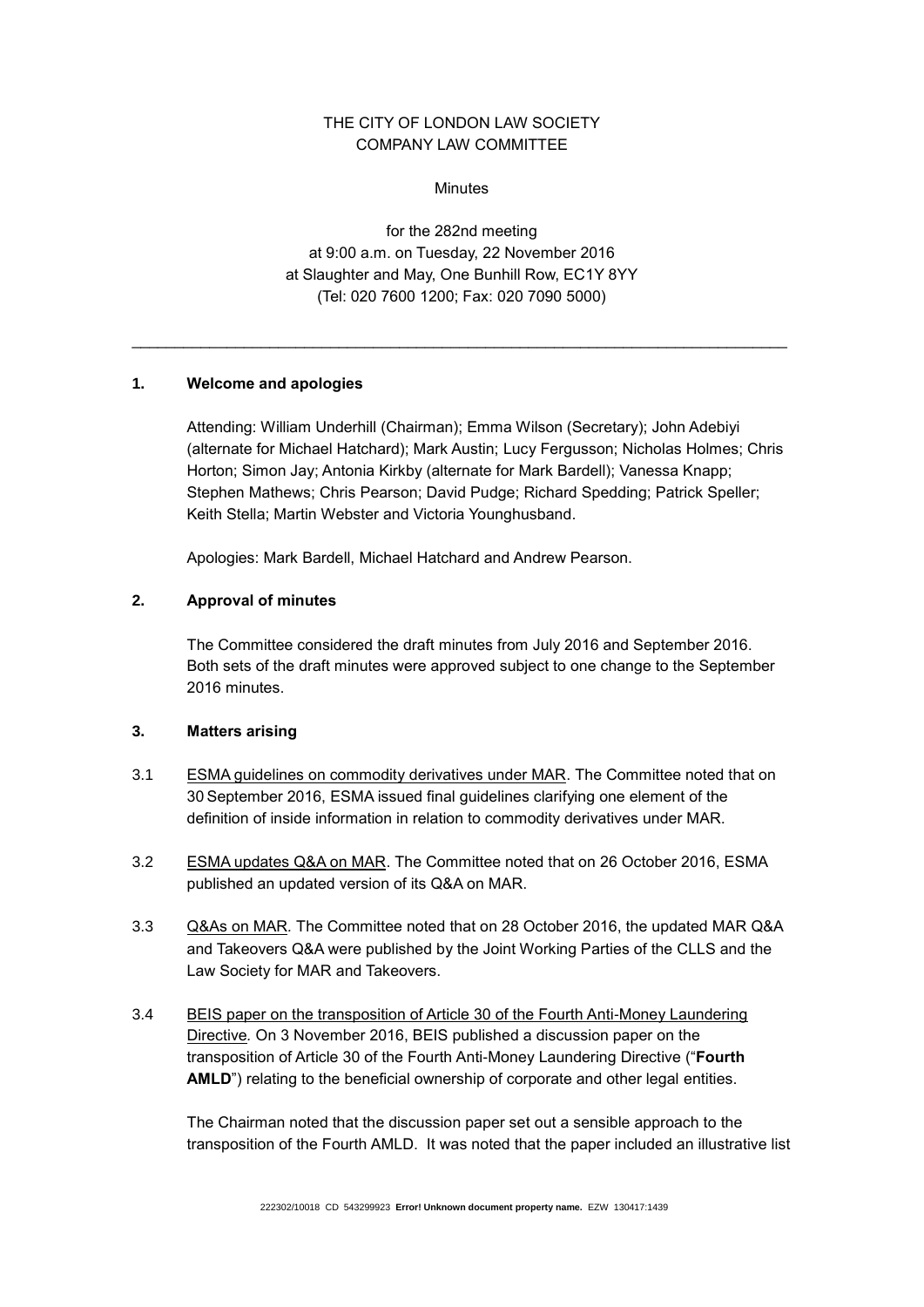of entities, such as building societies, which are not currently within the scope of the PSC regime but where it is recognised that although they are structured in such a way as to permit a beneficial owner, in practice, there will almost never be one. The consultation also includes a category of incorporated entities which are not in scope as they are structured in a way that means that they cannot legitimately have a beneficial owner.

It was noted that the consultation paper suggested that the beneficial ownership details should be amended by a legal entity within six months of any change. The Committee thought this was a sensible timeframe.

The Chairman noted that AIM companies are currently excluded from the PSC regime. The consultation paper, however, asks for views on whether AIM companies should become subject to the beneficial ownership rules under the Fourth AMLD and the costs implications of this for companies. The Chairman noted that the Committee had responded to the BIS Consultation Paper on the Register of People with Significant Control in July 2015 which had queried whether AIM companies should be subject to the PSC regime. In the response, the argument that companies bound by disclosure and transparency rules broadly similar to DTR 5 should be exempt from the beneficial ownership requirements had been put forward.

The Chairman suggested that if the Committee thought of any further legal arguments why AIM companies should not be subject to the revised beneficial ownership regime (which had not been presented to BIS before) it would be useful to respond to the discussion paper.

3.5 Commons Inquiry on Corporate Governance*.* The Chairman reported that on 27 October 2016, the CLLS had responded to the corporate governance inquiry.

The CLLS had been invited to give evidence to the BIS Select Committee on 23 November 2016 and as Liz Wall, who had been instrumental in preparing the response, would attend. Vanessa Knapp would also attend in a personal capacity.

It was noted that the Secretary of State still has powers to investigate companies under s.432(2) Companies Act 1985. It was also noted that generally, the rules on wrongful trading and disqualification of directors were available for enforcement of directors' duties.

The Chairman expressed the view that the current regime of directors' duties worked well and that it provided directors with protection from those shareholders who were only interested in their own short term interests from legal claims.

The Committee discussed the potential issues stemming from an independent authority reviewing the decisions of directors. The following issues were noted:

 It would be a significant change in the law if directors were required to act in accordance with an objective standard (imposed with the benefit of hindsight) rather than in good faith when making commercial decisions. It was noted that it is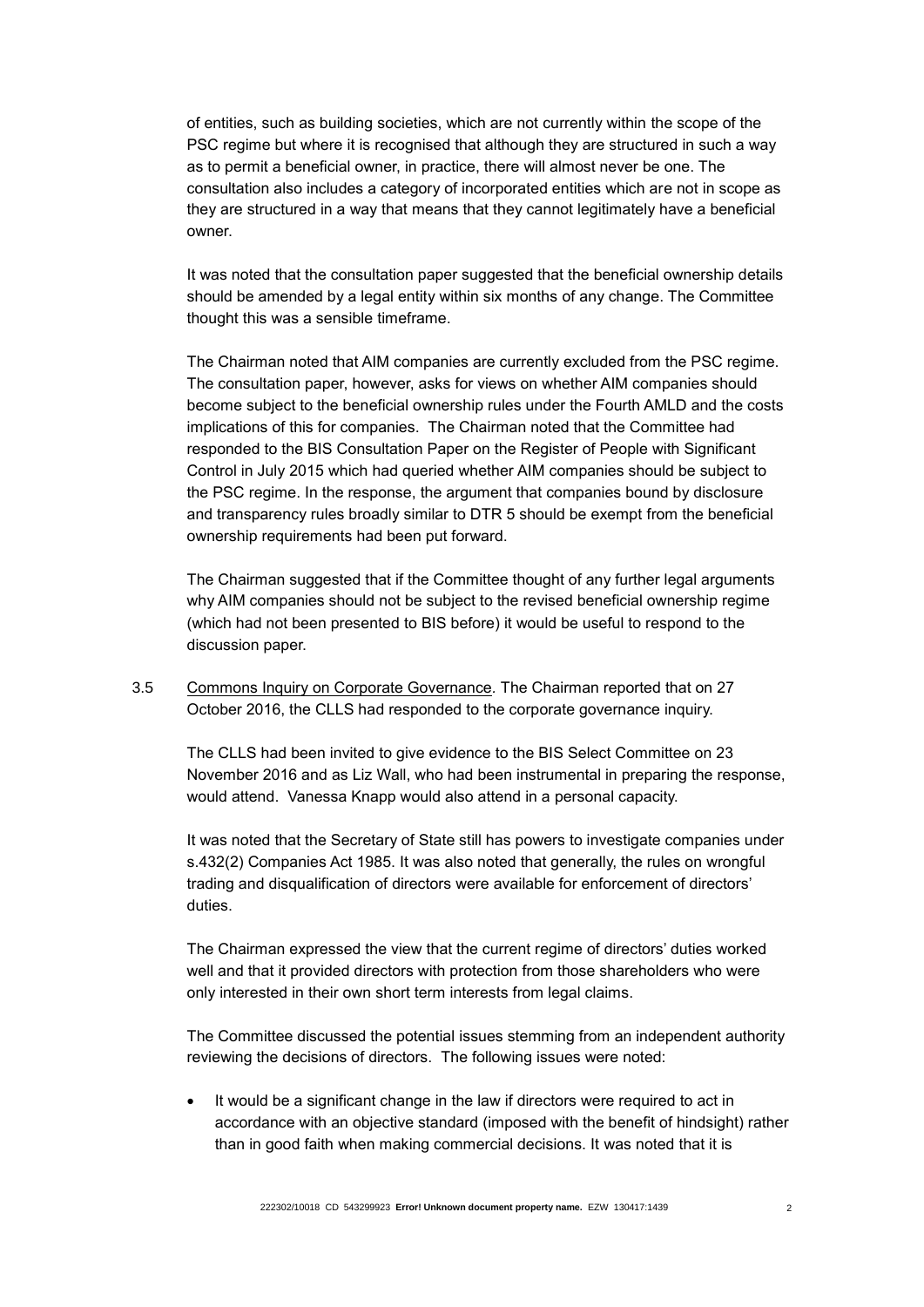possible for different people to have different views about particular decisions, all of which are reached in good faith.

 Would such a body be given powers to reverse the decisions of directors? If so, an independent reviewer would take time to come to a decision. This could create uncertainty and some decisions are not capable of reversal. In those circumstances, it was queried what the redress would be.

The Chairman noted that company law is structured so that shareholders have control over the board and that how the company operates (whether ethically or not) is thus ultimately controlled by the shareholders. It is not clear, therefore, that the points that the corporate governance inquiry is designed to address can be dealt with in the corporate governance context without changing the structure of company law. If the structure were changed, there could be unintended consequences. For example, if the actions of directors are overseen by a separate body, how would the ability of shareholders to ratify decisions of the board work? This is not to say that good governance should not be encouraged, but rather that such questions do not necessarily fall within the governance realm.

The Chairman also noted that if changes were made to directors' duties (or other corporate governance measures), these would only apply to companies incorporated in the UK and there would be many other companies operating in the UK which are incorporated elsewhere. It was noted, however, that some private companies and PE funds were having to explain that they operated in accordance with the principles of good corporate governance to attract investors. The response by the CBI to the corporate governance inquiry also acknowledged that companies should be prepared to demonstrate how they engage with good corporate governance.

The Chairman noted that the FRC had said that the UK Corporate Governance Code could deal with some of the issues raised by the corporate governance inquiry (including for private companies) and that this could be an attractive proposed solution for Government.

There was a discussion around advisers' fees being made public. The Committee questioned how helpful this would be as the scope of due diligence is not standard but rather agreed between the company and its advisers. It was also acknowledged that the price gives no guidance about the standard to which the due diligence is carried out. The type and scope of the report will also vary from industry to industry.

The view was also expressed that advisers' fees constituted private information and there was no reason to require disclosure of it unless there was a compelling reason with an obvious social benefit. The comparison with the disclosure of takeover fees was not helpful as that is a useful disclosure for shareholders when assessing a bid.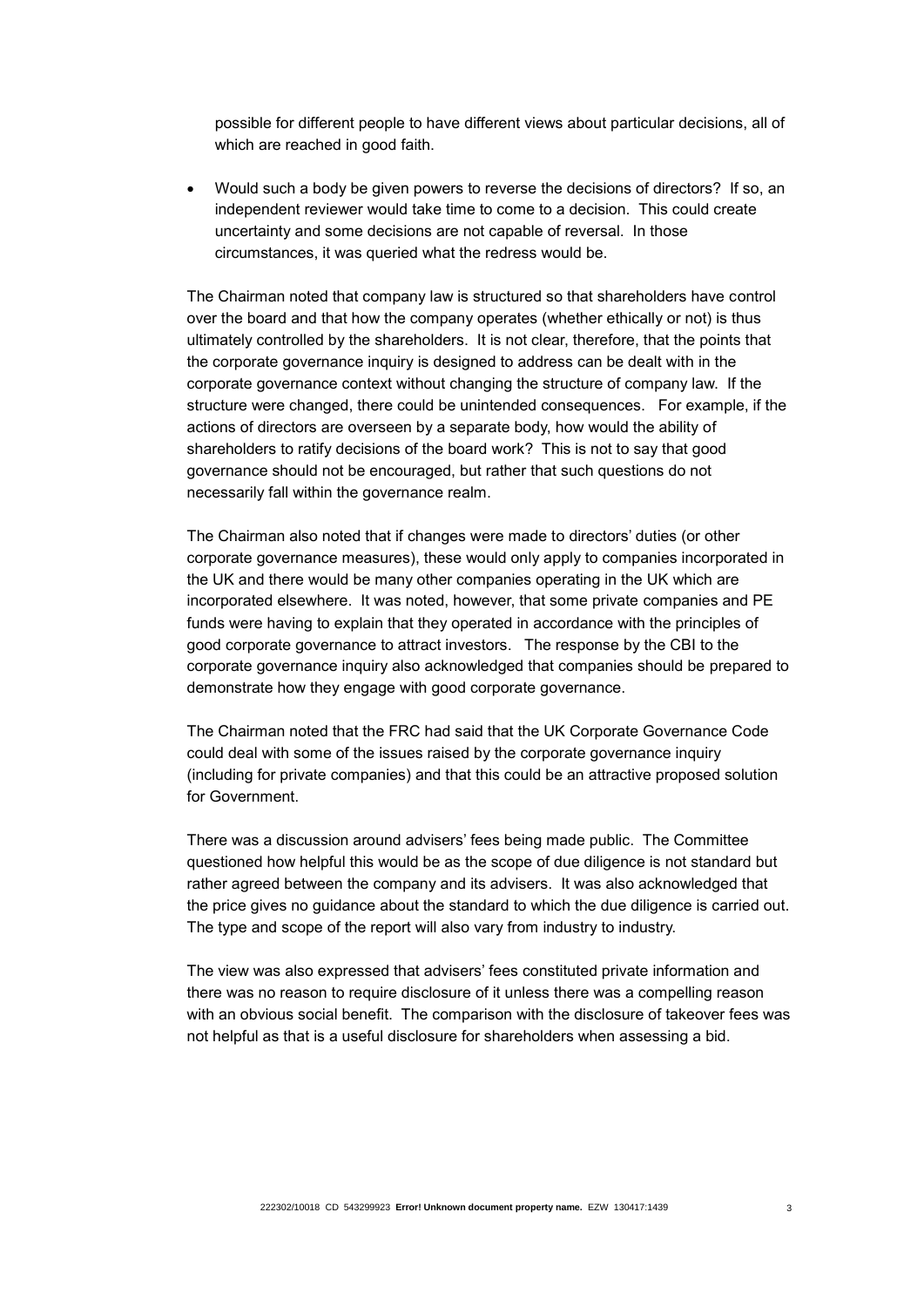## **4. Discussions**

4.1 Brexit. There was a brief discussion of the decision in *R (Miller) v Secretary of State for Exiting the European Union* [2016] EWHC 2768. The process of amending a bill in Parliament in the context of a bill to authorise an article 50 notice was also discussed.

## **5. Recent developments**

5.1 Company Law

The Committee noted that on 25 October 2016, HM Treasury published a consultation paper on proposed changes to Part 23 of the Companies Act 2006 relating to the definition of distributable profits for long-term life insurance businesses following the implementation of the Solvency 2 Directive on 1 January 2016. It was noted that the Committee did not propose to respond to this consultation but would rather leave it to the CLLS Financial Services Committee to do so should they wish.

## 5.2 Corporate Governance

The Committee noted that on 31 October 2016, the Investment Association wrote to chairmen of remuneration committees of FTSE 350 companies setting out significant changes in its principles of remuneration.

The Committee noted that on 14 November 2016, the FRC published its assessment of signatories' reporting against the Stewardship Code, which categorises asset managers in three tiers and other signatories to the Code in two tiers based on the quality of their Code statements.

# 5.3 Reporting and Disclosure

The Committee noted that on 11 October 2016, the FRC issued guidance to assist listed companies in preparing their annual reports. The report sets out key issues on which companies should focus and advises that Brexit-related risks and uncertainties for businesses should be assessed based on a broad range of factors.

The Committee noted that on 21 October 2016, the FRC published its Corporate Reporting Annual Review for 2015/2016 based on a review of 192 annual and interim reports and accounts. The FRC also published the technical findings of the Conduct Committee's Financial Reporting Review Panel 2015-16.

The Committee noted that on 31 October 2016, the FRC published a report following its review of certain aspects of companies' tax reporting.

The Committee noted that *o*n 7 November 2016, the draft Companies, Partnerships and Groups (Accounts and Non-Financial Reporting) Regulations 2016 were published and laid before Parliament.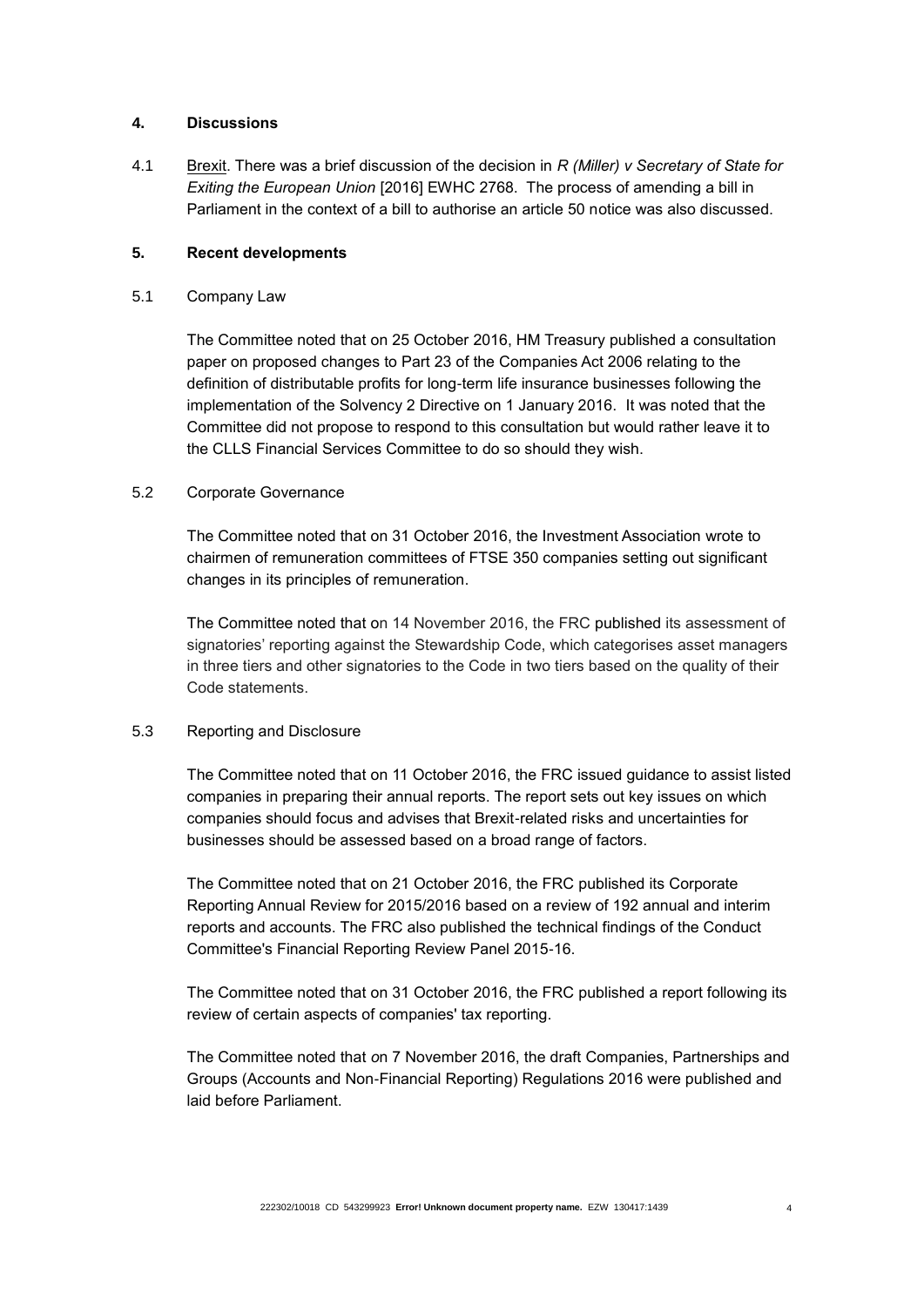The Committee noted that *o*n 9 November 2016, BEIS published its response to the consultation on the implementation of Directive 2014/95/EU amending the Accounting Directive (2013/34/EU) as regards the disclosure of non-financial and diversity information.

The Committee noted that on 9 November 2016, the Hampton-Alexander Review published a report on improving the gender balance in the leadership of FTSE companies. The report provides a progress report on women on boards of the FTSE 350 as at 1 October 2016. It was noted that there was a push to try to improve gender balance in leadership positions as well as on the boards of FTSE 350 companies. It was noted that most women on boards were currently non-executive directors. The Parker Report on ethnic diversity on boards was also noted. It was noted that both reports have good toolkits and questions for directors to ask to help boards deliver on the recommendations of the reports.

The Committee noted that on 16 November 2016, the Investment Association published new guidelines setting out the expectations of institutional investors in relation to viability statements. The Chairman noted in particular the following issues in the report:

- That the IA thinks that the general timeframe of three to five years in assessing a company's viability is too short. Businesses which have longer term plans should set them out in the viability statement.
- The results of any stress tests should be published.

There is a tension between what may be useful to investors, for example, companies disclosing medium or long term issues with solvency and what is useful to companies, where early disclosure of problems may in some circumstances exacerbate them. It was noted that in some situations the choice may not be whether the problems are dealt with sooner or later or in public or private but whether they are dealt with at all.

The Committee noted that on 17 November 2016, the IA issued a statement setting out its views on interim management statements and calling for companies to cease quarterly reporting. The Chairman expressed the view that it is not clear why short termism is necessarily linked to quarterly reporting and so whether getting rid of quarterly reports would help deal with this issue.

#### 5.4 Equity Capital Markets

The Committee noted that on 27 September 2016, the FCA published Market Watch Issue 51, which includes observations from the FCA's recent review of the market abuse systems and controls in place at market maker firms; and a market-wide communication providing an update on payment for order flow. It was noted some asset managers had assumed that where there was a "stop notice" and trading was prevented, that it was possible to discuss inside information.

The Committee noted that on 18 October 2016, the FCA published the final findings of its investment and corporate banking market study. The FCA also published a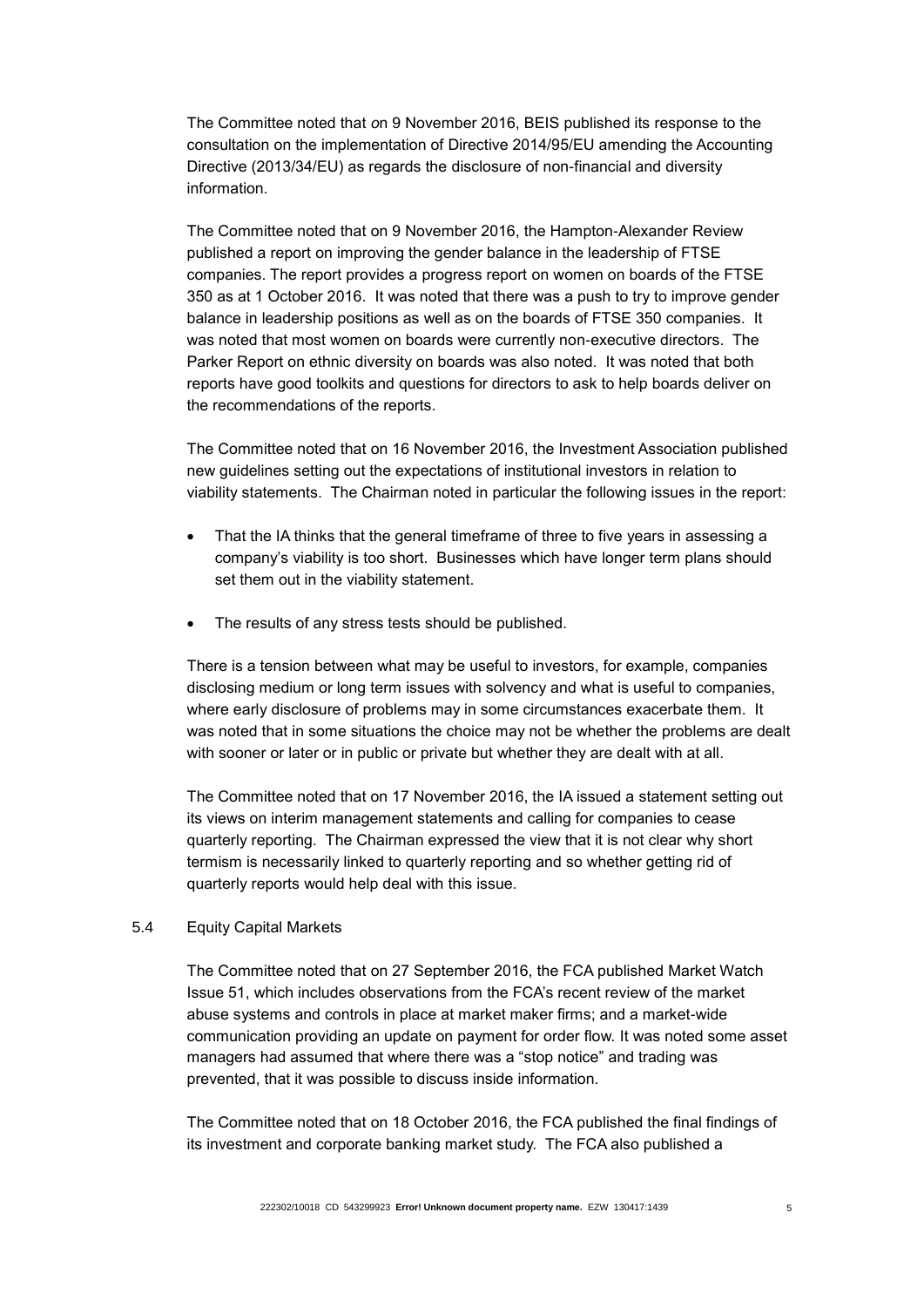Consultation Paper (CP 16/31) relating to the prohibition of restrictive contractual clauses in investment and corporate banking engagement letters and contracts where these clauses cover future corporate finance services carried out from an establishment in the UK. It was noted that there was to be a call the following week between members of the Capital Markets Joint Working Party to consider whether or not to reply to this consultation.

There was a discussion of whether the consultation would capture clauses where there was a further level of engagement, for example, "if you use us on particular kind of deal, the fee will be  $fx$ . There was also a discussion of whether future services which are arguably part of a prior transaction will be captured. For example, where there is a lockin on an IPO, would an agreement for the relevant bank to sell such shares be caught?

There was also a point raised about the geographical scope as the proposed provisions only apply to agreements for relevant services carried out by establishments in the UK.

The Committee noted that on 26 October 2016, the FCA launched a consultation on its "mission", with a foreword by its chief executive, Andrew Bailey, which is intended to inform the FCA's future strategy.

The Committee noted that on 27 October 2016, the FRC published a report on Business Model Reporting which confirms the importance of business model disclosure to investors. The Chairman noted that this was an interesting report and that it seemed that what the FRC would like is a "mini-prospectus".

The Committee noted that on 18 October 2016, The FCA published an updated version of Occasional Paper 15 on the factors that influence IPO allocations. Although this now includes further analysis to ensure the robustness of the findings, the findings themselves are unchanged.

The Committee noted that on 4 November 2016, the FCA published Handbook Notice No 38, which sets out its response to feedback received on its Quarterly Consultation Paper No 13 (CP16/17) and contains the Disclosure Guidance and Transparency Rules Sourcebook (Miscellaneous Amendments) Instrument 2016/70.

#### 5.5 Accounting

The Committee noted that on 4 October 2016, the FRC published for consultation a revised version of its Conduct Committee's operating procedures for reviewing company reports and accounts.

## 5.6 Cases

The Committee noted the following cases:

*Braid Group (Holdings) Limited [2016] CSIH 68.* In this Scottish case, the Court of Session considered whether in an unfair prejudice claim, the court has discretion to fix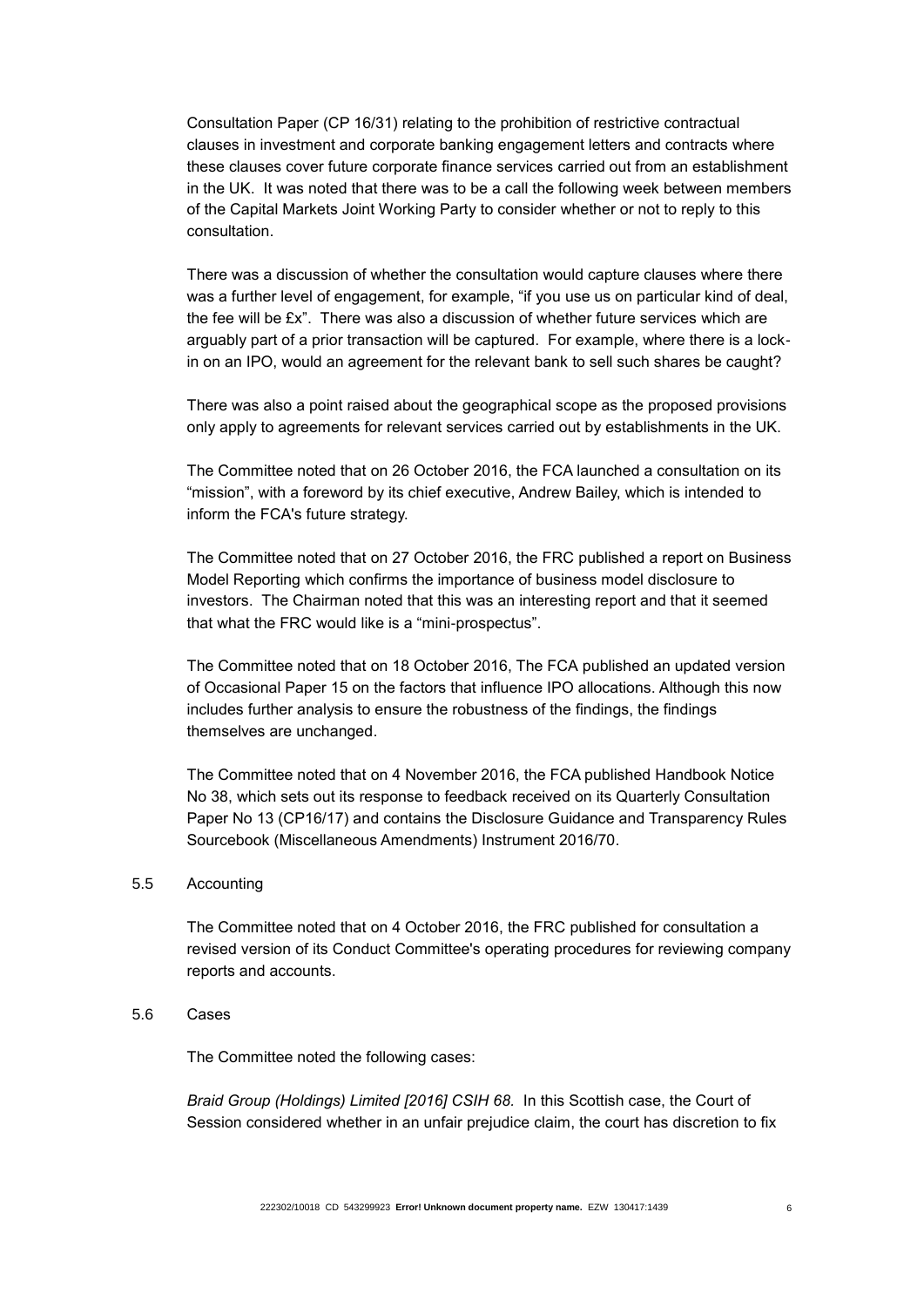the price of a share purchase order at the amount set out in the "bad leaver" provisions in the articles and whether those provisions amounted to a penalty clause.

*Re BW Estates Ltd, Ranhawa & Ors v Turpin & Anor [2016] EWHC 2156 (Ch).* The applicants argued unsuccessfully that the appointment of an administrator to the company, BW Estates, was invalid due to the decision having been taken by the sole de jure director, in contravention of the articles of association which stipulated a quorum of two directors for a meeting. The court decided that on the basis of the Duomatic principle, there had effectively been a variation or departure from the company's articles, either in the broad sense of the shareholder with voting rights having consented to a sole director managing the company's affairs for some time or in the narrow sense that the appointment of administrators was carried out with the knowledge and consent of that shareholder.

*Hosking v Marathon Asset Management LLP [2016] EWHC 2418 (Ch).* The High Court, has confirmed that a partnership profit share can be forfeited for breach of the fiduciary duty owed by a partner to a partnership as agent.

*Home Retail Group Plc [2016] EWHC 2072 (Ch)*. The case involved a request for confirmation that a cancellation scheme would not be barred by s.641(2A) Companies Act 2006 on the ground that the exception in s.641(2B) applied. Mr Justice Newey considered whether the Ramsay principle would prevent the s.641(2B) exception from being applied literally and concluded that it would not bite on a cancellation scheme which is part of a real world transaction having a clear commercial and business purpose. It was noted that the decision in Home Retail Group was sensible and that people had received similar advice from Counsel that the provision was not meant to stop substantively justifiable schemes.

*Rush Hair Ltd v Gibson-Forbes and another [2016] EWHC 2589 (QB*). The High Court considered whether a non-solicitation and a non-employment covenant given by an individual seller of a hairdressing business in a share purchase agreement were enforceable. The Court held that the seller had breached both covenants, rejecting the purchaser's submissions that the seller had used a newly-incorporated company as a device to get round the covenants, giving the covenants an expansive interpretation, and ultimately concluding that the covenants were enforceable since they went no further than was reasonably necessary to protect a legitimate business interest.

*Easynet Global Services Limited [2016] EWHC 2681 (Ch).* The High Court held that the proposed transaction, to merge a number of UK companies and a Dutch company into a UK transferee company, was not the kind of transaction which the Cross-Border Mergers Regulations and the Cross-Border Mergers Directive were enacted to facilitate. The only purpose of including the Dutch company (which was dormant, had never traded and had no appreciable assets) in the transaction was to bring it within the scope of the CBM Regulations, and therefore the inclusion of the Dutch company in the transaction was simply a "device".

*Article 50 High Court ruling.* On 3rd November 2016, the High Court handed down its judgment in the challenge to the UK Government's ability to trigger Article 50 of the